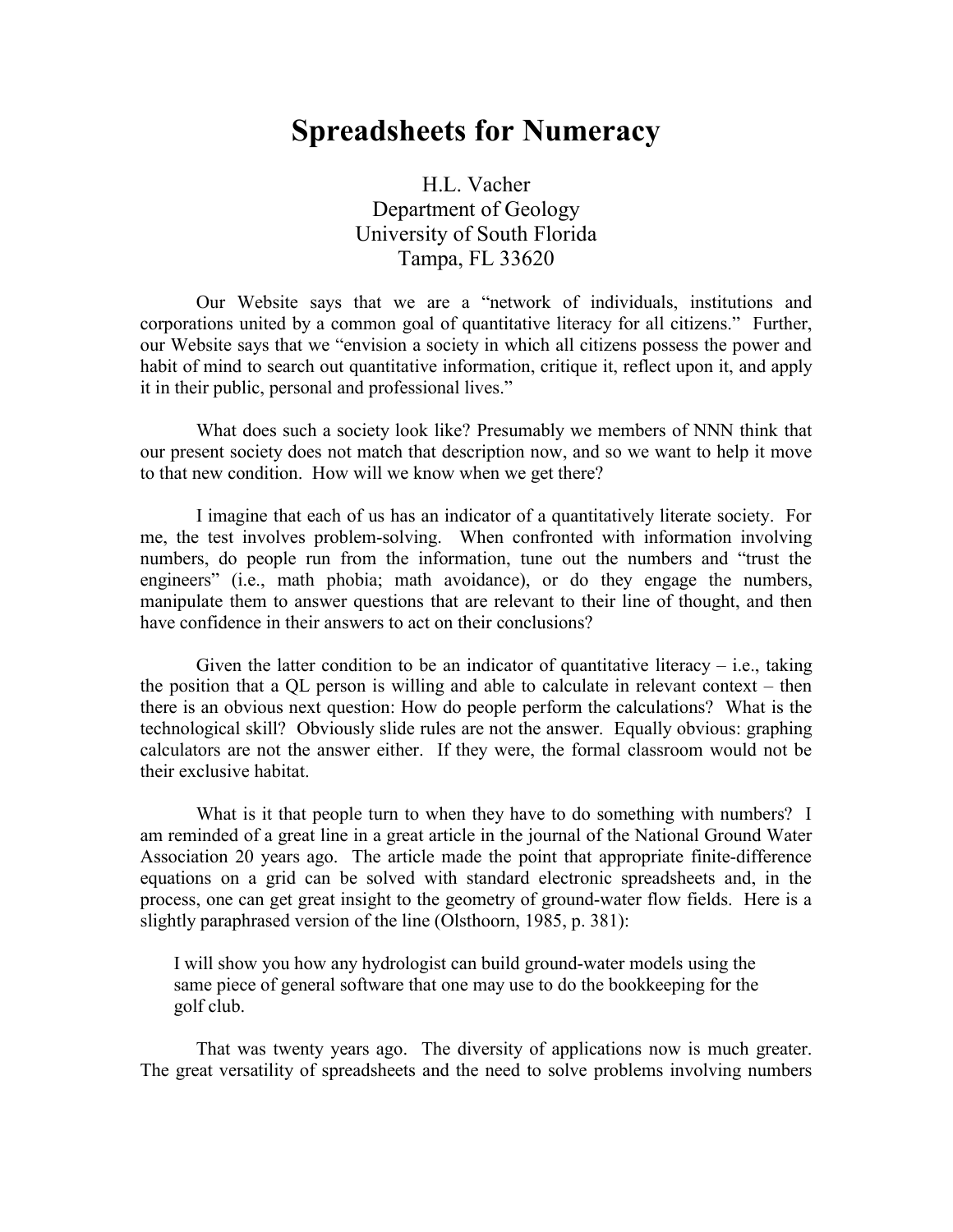assure that the use of spreadsheets as the technology of choice for problem solving will continue to expand.

## **A model for evolution**

We are witnessing evolution in QL problem solving (i.e., calculations for numeracy). In order to see what is going on in QL, we can view how our biological colleagues apply evolution paradigms to discussions of evolutionary changes that are occurring in educational arenas they are following. In particular, I was struck by the presentation at the annual meeting of the Geological Society of America last month by Rob Ross (2005), Educational Director of the Paleontological Research Institute (Museum of the Earth; http://www.priweb.org/museumoftheearth in a wrap-up discussion of the theme session, "Innovation, Evaluation and Best Practices in Informal Geoscience Education."

Ross et al. (2005) drew a parallel with the classic island model of evolutionary change presented by the population geneticist and evolutionary biologist Sewall Wright in the 1930s. According to this model (Fig. 1), evolutionary change in species is promoted when changes occur and stabilize in small, isolated "island populations" that then later disperse into other populations. That dispersal influences change in the other populations and, eventually, fosters change in the entire species.



## **Figure 1. Gene flow between isolated populations: island model. For discussion and application see "Population Genetics of Plant Pathogens" on the APSnet Website (APSnet, 2005).**

For his discussion of informal geoscience education, Ross labeled the vertices of the pentagon of islands (high school earth science, elementary school science, websites, museum exhibitry, and interpretive trips) and talked about dissemination and transfer of best practices between them. According to Ross et al (2005, p. 47),

"Since current disciplinary boundaries tend to prevent gatherings of individuals of diverse expertise at professional meetings, efforts need to be made to invent means for greater cross-disciplinary communication."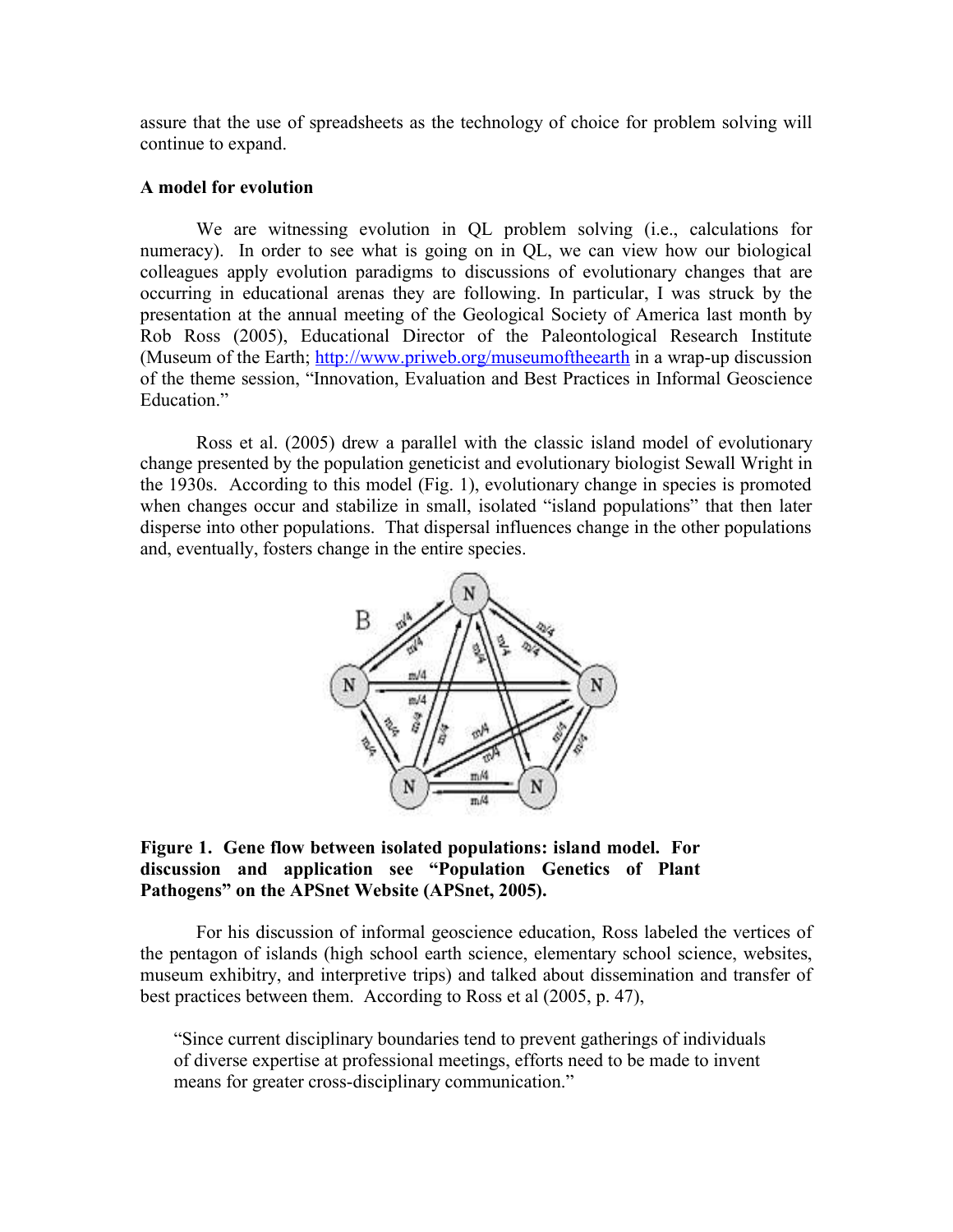Ross's application of the island model of evolutionary change describes what is happening with spreadsheets in education. There are disciplinary islands where changes are occurring. There are means developing now for cross-disciplinary gene flow.

#### **An example in geoscience education**

The island I am most familiar with of course is my use of spreadsheets to promote quantitative and mathematical literacy in the context of geoscience education. The purpose of my column "Computational Geology" in the *Journal of Geoscience Education* (*JGE*, http://www.nagt.org/nagt/jge/index.html), the journal of the National Association of Geoscience Teachers (NAGT), is to give background on a mathematical topic in geological context. The aim is to provide a resource for students and faculty who would like more detail than is possible in the geology classroom. As in the evolution of my own teaching (e.g., "Computational Geology" for upper-division geology majors), these *JGE* columns since 2002 make increasing use of spreadsheets to illustrate the mathematical content.

Some of the Computational Geology columns deal specifically with QL. For example, one column is on the mathematics of false positives, a classic QL topic, and develops a spreadsheet that calculates, not only the probabilities in the context of drug testing and cancer screening, but also the likelihood that some standard non-granite rocks in hand-sample geology teaching labs will be misclassified as "granite" by students (Vacher, 2003). Another QL column shows how spreadsheets can be used to create some graphs that spreadsheets were not designed to do (Vacher, 2005). One of these graphs is the triangular plot (standard fare in geology), the spreadsheet-construction of which gives practice in problem solving using the algebra of intersecting lines (Fig. 2). The point is,



**Figure 2. Triangular plot showing 1992-2003 improvement of Grade-8 mathematics results on the NAEP survey for California, Florida, Maine, Minnesota, Mississippi, Pennsylvania, and Texas (simplified version of graph in Wainer, 1992). Data from http://nces.ed.gov/nationsreportcard/. For spreadsheet that produces this graph see Vacher, 2005, Fig. 11). Triangular plots are used extensively in geology courses to display the composition of rocks and other materials composed of mixtures of three end members.**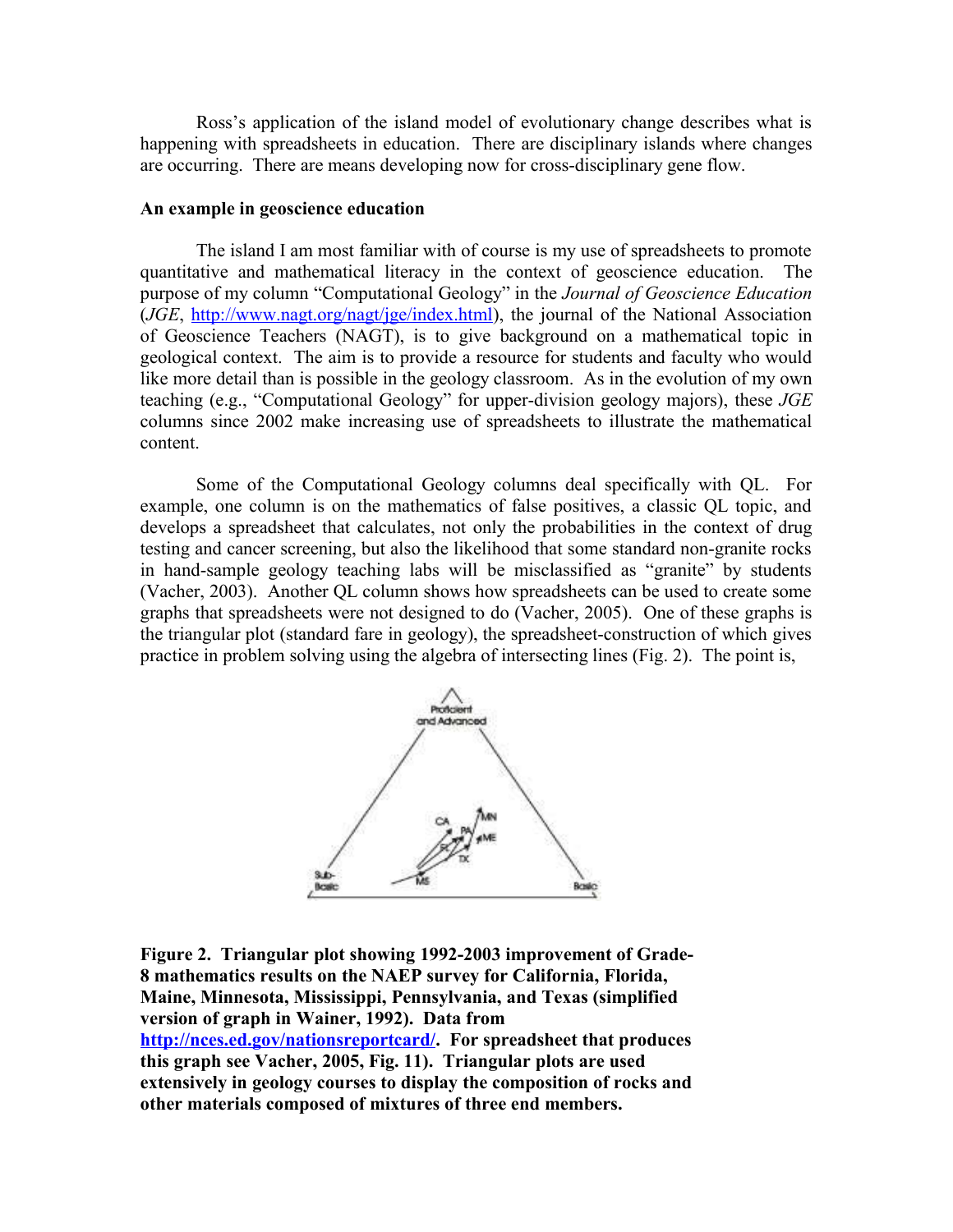the evolution of exposition in the seven-year history of my column is a case history of how spreadsheets have been selected as the vehicle of choice to explain mathematics and QL in disciplinary context.

This evolution has resulted in a new NSF-funded project, S*preadsheets Across the Curriculum* (SSAC; NSF DUE 0442629) with co-PI Emily Lardner of the Washington Center for Improving the Quality of Undergraduate Education

http://www.evergreen.edu/washcenter/home.asp

The three-year project aims to develop self-contained Power-Point modules in which students develop Excel spreadsheets to solve problems in disciplinary context. We are in the first year of the project and will soon be taking applications for the second institute (Summer 2006, Olympia WA). For more about this project see

http://www.evergreen.edu/washcenter/project.asp?pid=75

Please return to the site in a couple of months to see (and maybe adapt) the completed modules from the first institute that was held in Olympia in July 2005.

The current SSAC project is a scale-up from an earlier proof-of-concept (POC) NSF project, *Spreadsheets for Geological-Mathematical Problem-Solving* (NSF DUE 0126500). The modules developed on that project are the conceptual templates for SSAC. In short, the modules are 15-20-slide, Power-Point presentations that students can work through as self-paced homework assignments. Each module poses a problem in context and gives the disciplinary and mathematical background for it. After the introductory material, the module steps the student through the construction of a spreadsheet that performs the calculations to solve the problem. The idea is that the students create their own spreadsheets, figuring out the cell equations along the way. Then, they use their spreadsheets to solve similar end-of-module assignments to hand in. The POC modules are posted on the SSAC Website (click on Geological-Mathematical Problem-Solving Modules).

#### **Other examples in geoscience education**

*The Journal of Geoscience Education* has published an increasing number of papers involving geological-mathematical exercises, problems or projects as geology has become more quantitative, and those papers have increasingly referred to the use of spreadsheets. For example, in the 1990s, the *JGE* published 212 articles involving geological mathematical problem-solving in some way (Vacher, 2000b). That total included 20 papers per year in the first three years of the decade, and 25 papers per year in the last three years. Three papers (5% of the papers that had some mathematical content) in those first three years involved spreadsheets, and 11 papers (15%) in the last three years involved spreadsheets (Fratesi and Vacher, 2005).

In all, there are 38 papers in the *JGE* that note the use of spreadsheets in geoscience education through 2003 (Fratesi and Vacher, 2005). The range of topics is broad, including for example, the abundance of elements in the Earth's crust (Dutch, 1991); the directional properties of inclined strata (Vacher, 2000a); the shape of valleys scoured by mountain glaciers (Harbor and Keattch (1995); and the location of our solar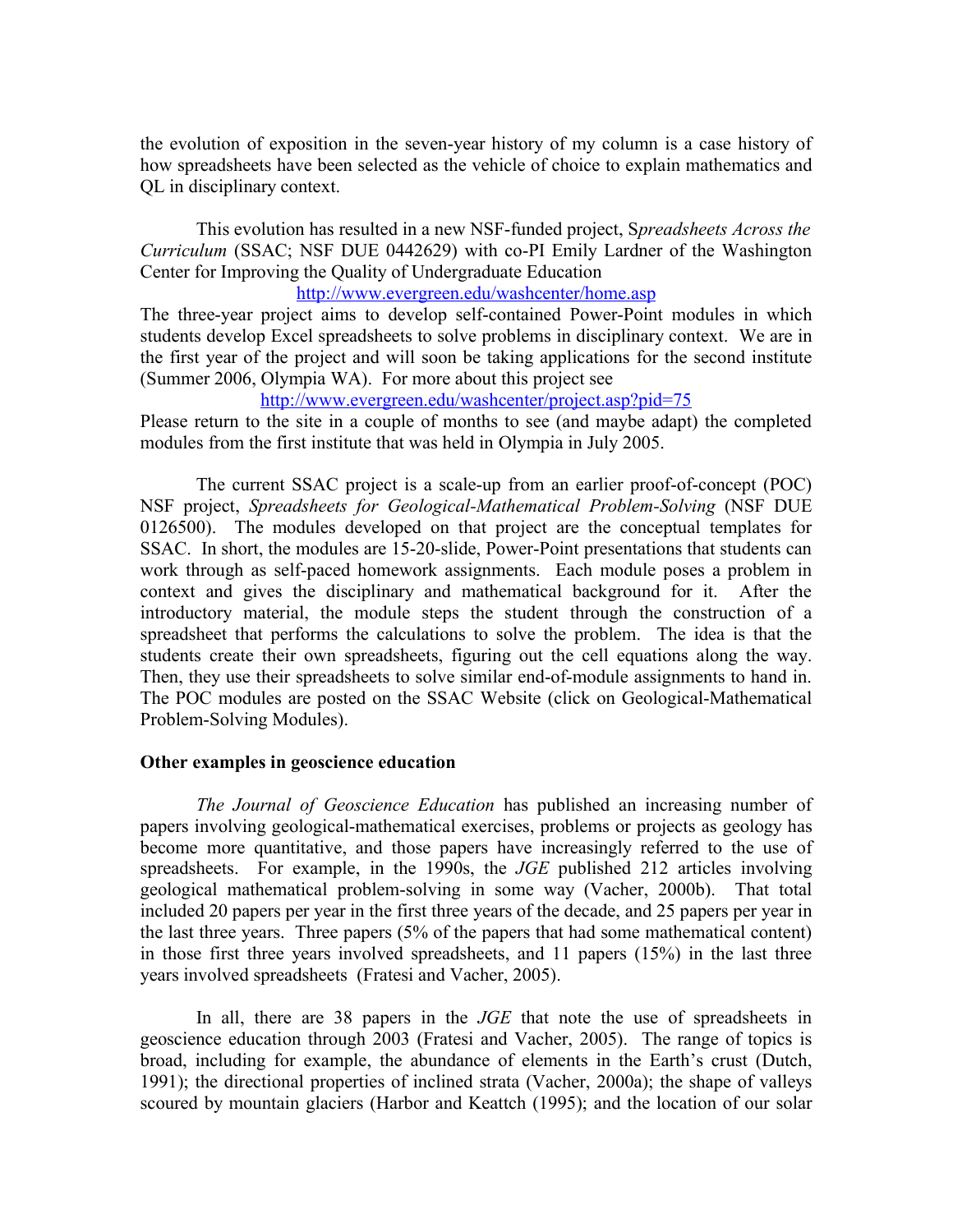system within the Milky Way galaxy (Shea, 1993). There is also a broad range in the extent of involvement of spreadsheets. A few articles describe entire courses and the use of spreadsheets in those courses. Some papers present exercises that are built completely upon the use of a spreadsheet. Most of the papers include an example spreadsheet with some description.

Website geoscience-education publications are growing exponentially. Of particular significance is the Digital Library of Earth Science Education (DLESE) (http://www.dlese.org/dds/index.jsp), which contains the collection entitled *Teaching Quantitative Skills in the Earth Sciences* http://serc.carleton.edu/quantskills. This collection is organized under headings such as "Teaching Techniques and Tips," "Activities for Class and Lab", and "Student Resources." "Teaching Techniques and Tips" includes both geoscience-specific and mathematics-specific resources as well as discussion topics. Activities for Class and Lab include 85 items and a search engine. Searching on spreadsheets produces 31 items.

*Teaching Quantitative Skills in the Earth Sciences* is one of several products of the Science Education Resource Center (SERC) (http://serc.carleton.edu/serc/about.html) an office of Carleton College in MN. SERC, one of the leaders in geoscience education, has special expertise in community organization, workshop leadership, digital libraries and Website development. It aims to improve undergraduate science education through projects that focus on supporting faculty.

One of those projects is *Starting Point* (NSF DUE 0226243; PIs, Cathy Manduca [SERC], Mary Savina [Carleton] and Dorothy Merritts [Franklin and Marshall], an online resource that integrates information about pedagogy with a collection of teaching resources to support a virtual community of geoscience educators involved in introductory geology courses

http://serc.carleton.edu/introgeo/index.html

One of the major collections is *Mathematics and Statistical Models* http://serc.carleton.edu/introgeo/mathstatmodels/index.html

within which is a useful collection of geoscience activities involving Excel http://serc.carleton.edu/introgeo/mathstatmodels/geo\_excel.html

Level I activities assume no prior familiarity with Excel. Level II activities assume experience of the type included in Level I activities. The *Mathematics and Statistical Models* resource also includes a Website collecting a variety of Excel how-to sites focusing on elementary modeling

http://serc.carleton.edu/introgeo/mathstatmodels/xlhowto.html

The big project now in professional development for geoscience faculty is the *Cutting Edge*, a five-year National Dissemination project, consisting of workshops and Website (NSF DUE-0127310; PIs, Heather MacDonald [William and Mary], Cathy Manduca [SERC], Dave Mogk [Montana State], Barbara Tewskbury [Hamilton College]) http://serc.carleton.edu/NAGTWorkshops/programdescription.html

This immensely influential workshop program has included six or more workshops a year for early career educators (faculty, graduate students and post-doctoral fellows): a course design workshop; three "emerging theme" workshops; and workshops at professional meetings.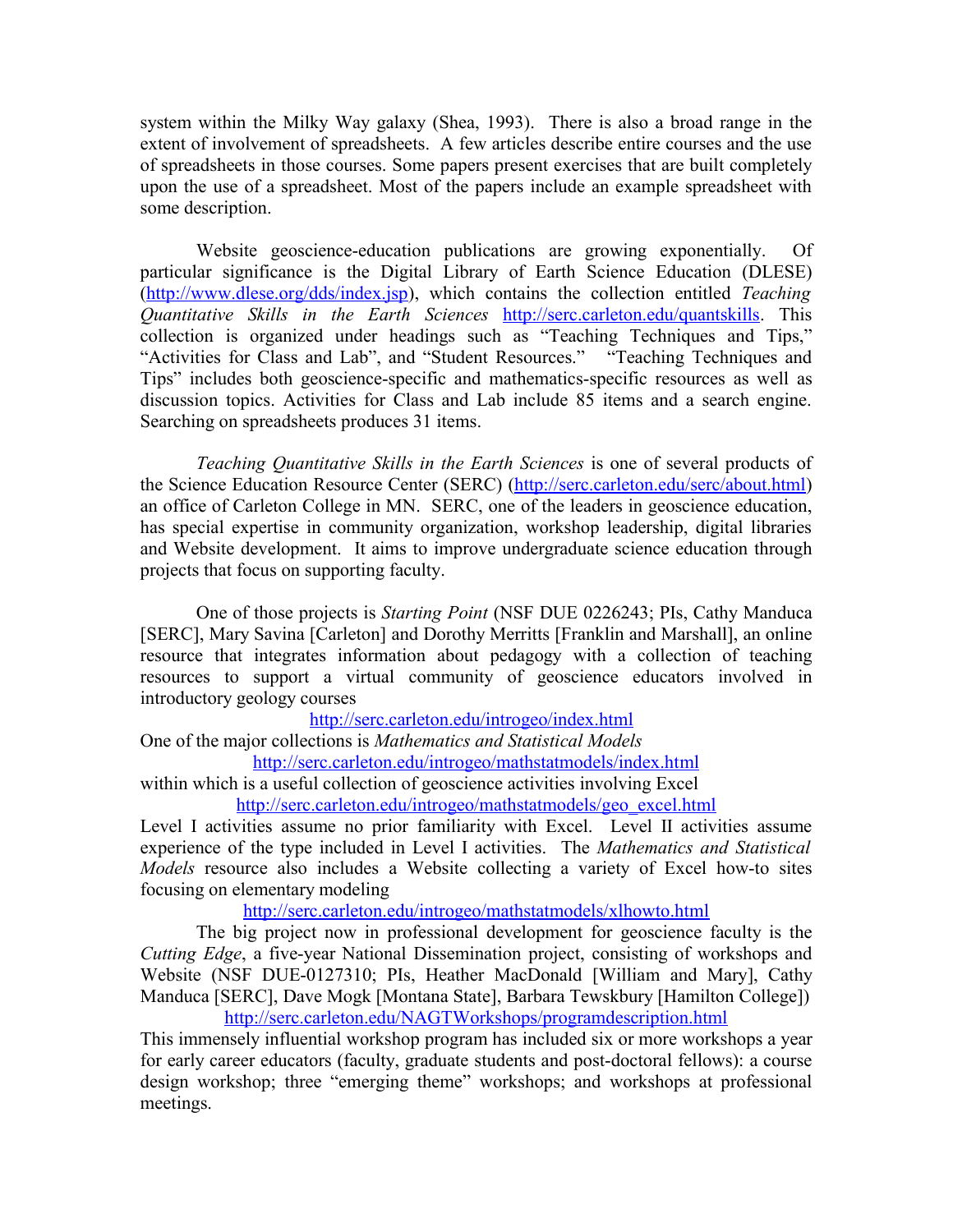One of the 2005 *Cutting Edge* workshops was *Teaching Hydrogeology in the 21st Century*. One of the Websites associated with the workshop is a collection of activities – *Classroom, Laboratory and Field Exercises in Hydrogeology*

http://serc.carleton.edu/NAGTWorkshops/hydrogeo/activities.html

The Website includes 42 activities and a search engine. Searching on "Spreadsheets" produces 13 activities.

The hydrogeology workshop included eight 75-minute "Long Demonstrations" http://serc.carleton.edu/NAGTWorkshops/hydrogeo/presentations.html

Three of these presentations have titles signaling the relevance of spreadsheets to teaching hydrogeology: "The Woburn groundwater flow and transport model – a Spreadsheet tool for teaching the general concepts of modeling" by Scott Bair (Ohio State); "Using Excel to ease the math phobia encountered in teaching hydrology," by Terry Lahm (Capital University), and "Using Exccel for aquifer test" by Yongli Gao (East Tennessee State).

No doubt, the participants in the workshop, together with others teaching hydrogeology around the country, are excitedly awaiting publication of the new book by Bair and Lahm, *Practical Problems in Groundwater Hydrology*. The milestone book is due out from Prentice Hall on New Year's Eve, 2005. *Practical Problems* takes a casestudy approach, developing hydrogeological concepts in the context of well-documented, real-world examples that have good story lines. According to the information supplied by the publisher, the book features interactive learning with Excel-based problems which provide students immediate graphical and quantitative feedback as they apply the concepts to complete the exercises.

It is worth repeating: quantitative literacy and math phobia are polar opposites. The title of Lahm's presentation at the *Cutting Edge* hydrogeology workshop– "Using EXCEL to ease the math phobia encountered in teaching hydrogeology" – shows that QL is an issue in the effective teaching of hydrogeology, a quantitative field. Bair and Lahm are demonstrating that spreadsheets are not only the technology of choice, but also that spreadsheets effectively develop the problem-solving habit of mind that is required to learn this quantitative subject and practice it as a professional. At the recent GSA annual meeting, Lahm (2005) made the following points in a presentation on the same subject, namely spreadsheets, hydrogeology, and overcoming math phobia:

"Teaching quantitative aspects of hydrogeology can represents a challenge for faculty, especially when students exhibit an aversion to mathematics.... (Q)uantitative concepts are central to the understanding of basic principles of groundwater flow and behavior in the environment....We have developed a series of groundwater case studies that employ Excel to teach ... quantitative aspects of hydrogeology. The case study approach builds student interest in the problem and provides a context....By using Excel, students can visualize natural processes more clearly and develop a higher level of understanding...."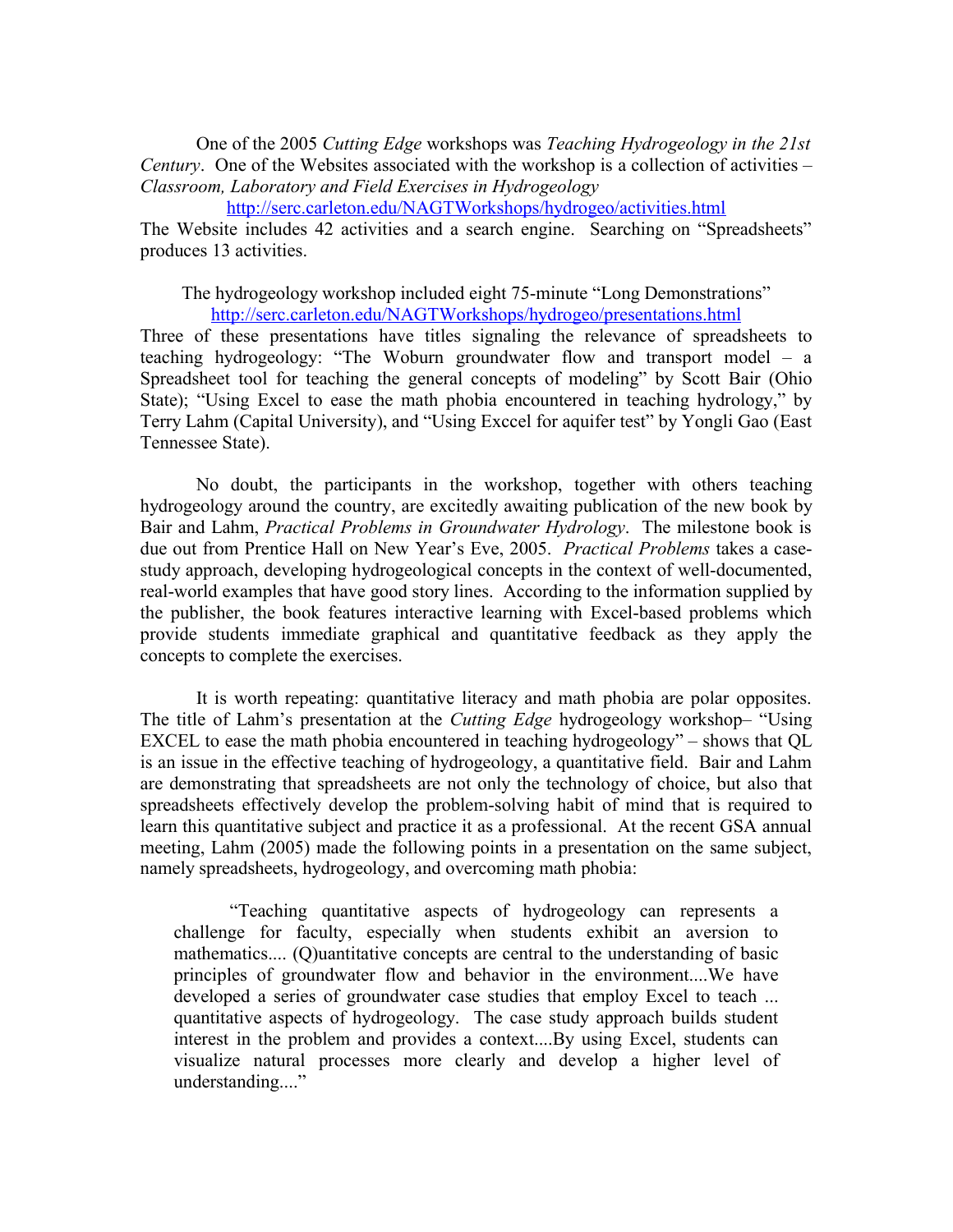### **Beyond geology**

In this note, I have described what is happening in spreadsheets for QL on the island on which I live. I have also described a few things going on in the geological archipelago that I see in short ventures forth from my home island. What is going on in other islands? I would like to know. More to the point, the spread of QL will benefit if we all knew.

It should be noted that there are some Internet resources that are helping spreadsheets in education to disperse and take root on a variety of islands. For example, the Website maintained by Erich Neuwirth, *Spreasheets, Science, Mathematics and Statistics Education* (http://sunsite.univie.ac.at/Spreadsite/#recbooks) is a multiplex collection that "tries to collect some information about spreadsheets with an emphasis in mathematics and statistics." Its subtitle is appropriate: "Quite a lot of what you always wanted to know." The same can be said for the book *The Active Modeler – Mathematical Modeling with Microsoft Excel* by Erich Neuwirth and Deane Arganbright (Brooks/Cole, 2004). Co-author Deane Arganbright, it should be noted, is the Dean of spreadsheets in education in the US. His book *Mathematical Applications of Electronic Spreadsheets* (McGraw-Hill, 1985) is a classic. Think about it: 1985! How's that for being ahead of the curve!

The really big news for the evolution and eventual radiation of spreadsheets in education is a new, international, online journal that is called, appropriately enough, *Spreadsheets in Education* (eJSiE) (www.sie.bond.eu.au). This new journal – coming out of Bond University in Australia – is "devoted to the publication of quality refereed articles concerned with studies of the role that spreadsheets can play in education," It "is a free facility for authors to publish suitable peer-reviewed articles and for anyone to view and download articles" (from the home page). The inaugural issue included an extensive review – with 205 references – of how spreadsheets have been used in education – mostly in mathematics and statistics, but also physical sciences, computer science, and economics and operations research (Baker and Sugden, 2003).

The first issue of the second volume has just gone online. Included is a masterful resource paper by Arganbright (2005) on spreadsheet techniques that will enliven any presentation involving graphs – in other words, any presentation that subscribes to the goals of QL, no matter in what island it may occur.

The four published issues of *Spreadsheets in Education* are heavily weighted with contributions from mathematics and statistics. Co-editors John Baker and Steve Sugden are eager for papers and classroom resources in additional fields. I can think of no better way to facilitate the spread of the QL gene pool across the islands of education than for members of NNN who use spreadsheets in their various home disciplines to contribute to this new online journal.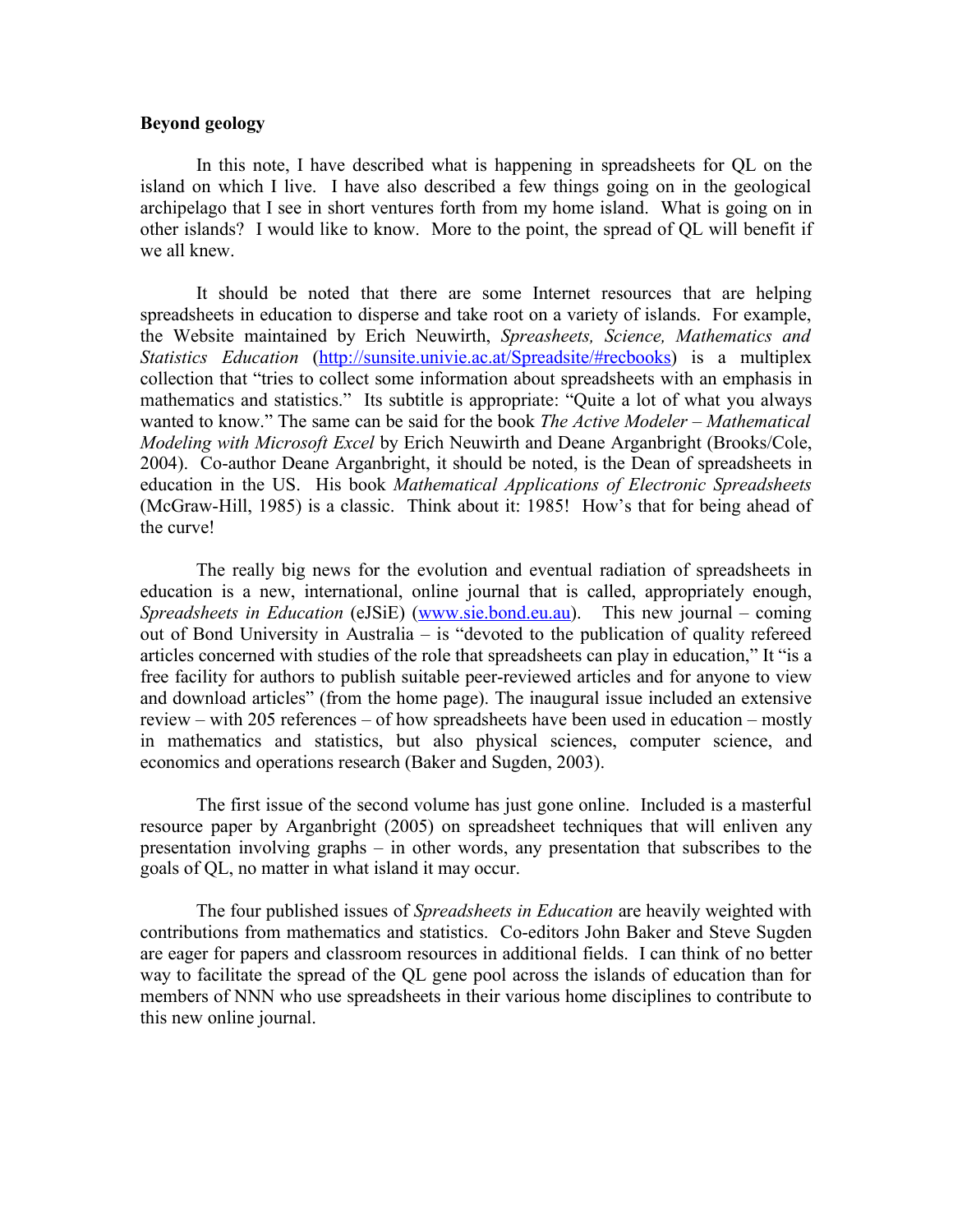## **References**

APSnet, 2005, APSnet Education Center, Advanced Topics, American Phytopathology Society,

http://www.apsnet.org/education/AdvancedPlantPath/Topics/PopGenetics/Pages/Genotyp eFlow.htm.

Arganbright, D., 2005, Enhancing mathematical graphical displays in Excel through animation. Spreadsheets in Educations, v. 2, n. 1. http://www.sie.bond.edu.au/classresource.asp?id=10

Baker, J. E. and Sugden,S.J., 2003, Spreadsheets in education – The first 25 years, *Spreadsheets in Education*, v. 1, n. 1. http://www.sie.bond.edu.au/articles.asp?id=3

Dutch, S. I. (1991). Geochemical calculations using spreadsheets. *Journal of Geoscience Education, v.* 39, p. 127-132.

Fratesi, S.E. and Vacher, H.L., 2005, Using spreadsheets in geoscience education: Survey and annotated bibliography of articles in the Journal of Geoscience Education through 2003. *Spreadsheets in Education*, v. 1, n. 3. http://www.sie.bond.edu.au/articles.asp?id=11

Harbor, J. M. and Keattch, S. E. (1995). An undergraduate laboratory exercise introducing form-development modeling in glacial geomorphology. *JGE* 43, 529-533.

Lahm, T.D., 2005, Using Excel to address the math phobia encountered when teaching hydrogeology, The Geological Society of America Annual Meeting and Exposition, 16- 19 October, 2005, Abstracts with Programs, p. 279.

Olsthoorn, T.N., 1985, Computer notes – The power of the electronic spreadsheet: Modeling without special programs. *Ground Water*, v. 23, 381-390.

Ross, R.M., Allmon, W.D., and Buckler, C.S., 2005, Informal earth system education at a crossroads, The Geological Society of America Annual Meeting and Exposition, 16-19 October, 2005, Abstracts with Programs, p. 47.

Shea, J. H., 1993,. An exercise for introductory earth science classes on using globular clusters to determine the size of the Milky Way and our position in it. *JGE* 41, 490-496.

Vacher, H.L., 2000a, Computational Geology 12 – Cramer's rule and the three-point problem. *JGE* 48, 522-532.

Vacher, H. L., 2000b, Computational Geology 13 – Geological-mathematical activities for college students in the Journal of Geoscience Education, 1990-1999. *Journal of Geoscience Education* 48**,** 682-691.